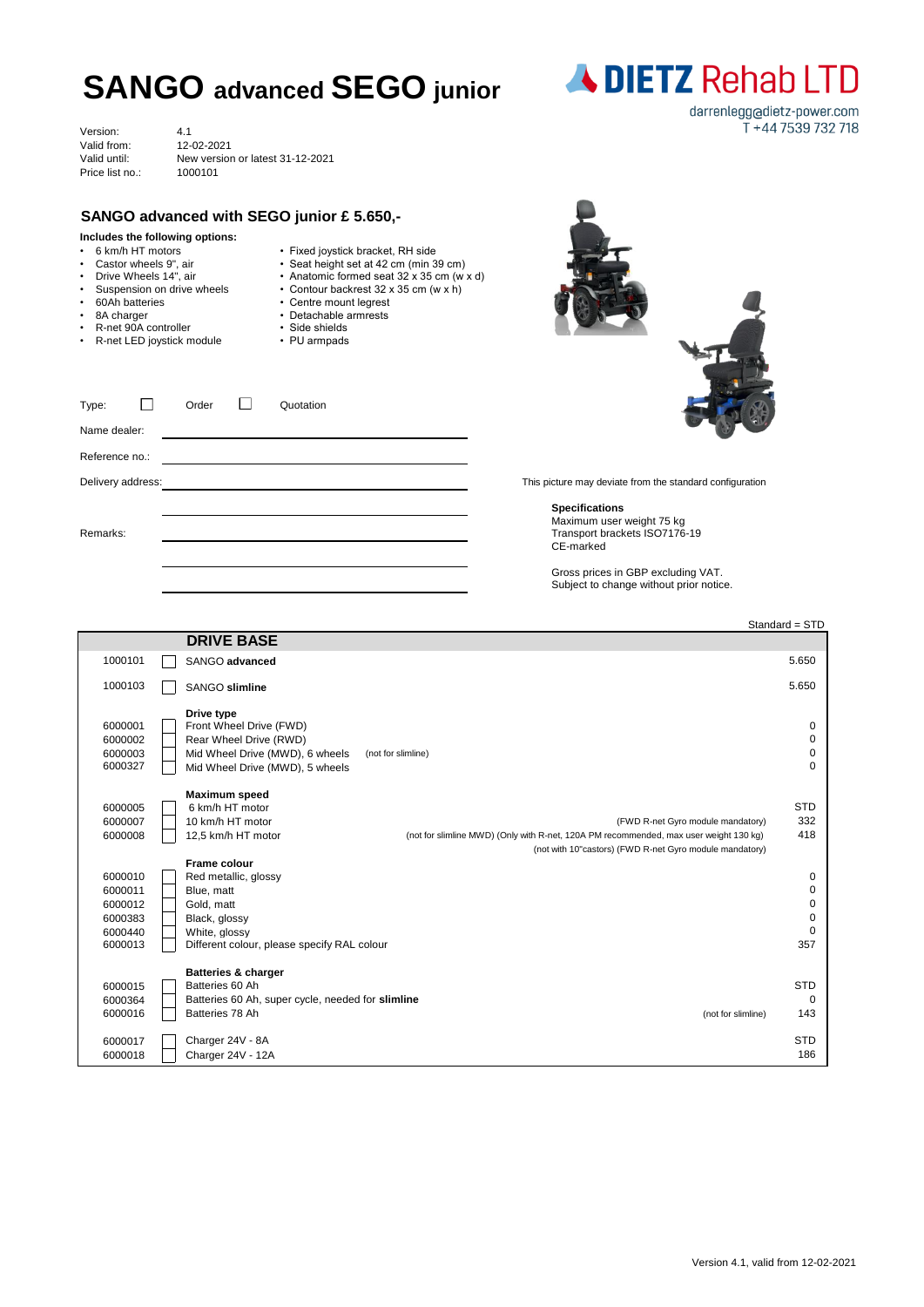|                                                                | <b>WHEELS</b>                                                                                                                                                                                                                        |                                                    |                                                                                                                                                                                                                                       |                                   |
|----------------------------------------------------------------|--------------------------------------------------------------------------------------------------------------------------------------------------------------------------------------------------------------------------------------|----------------------------------------------------|---------------------------------------------------------------------------------------------------------------------------------------------------------------------------------------------------------------------------------------|-----------------------------------|
|                                                                |                                                                                                                                                                                                                                      |                                                    |                                                                                                                                                                                                                                       |                                   |
| 6000019<br>6000020<br>6000021<br>6000022<br>6000023            | <b>Wheel size</b><br>12" Drive wheels with 8" castor wheels<br>14" Drive wheels with 9" castor wheels<br>14" Drive wheels with 10" castor wheels<br>12" Drive wheels with 7" castor wheels<br>14" Drive wheels with 8" castor wheels | FWD/RWD<br>FWD/RWD<br>FWD/RWD<br>MWD<br><b>MWD</b> | (SH +2 cm) (not for slimline) (only for 6 and 10 km/h)                                                                                                                                                                                | 0<br>STD<br>61<br>0<br>STD        |
| 6000445<br>6000292                                             | 16" Drive wheels with 10" castors<br>16" Drive wheels with 9" and 8"castors                                                                                                                                                          | FWD/RWD<br>MWD 6 wheel version only                | (not for slimline) (SH +2,5 cm) (16" only air tyres)<br>(SH +2,5 cm) (16" only air tyres)                                                                                                                                             | 270<br>332                        |
| 6000024<br>6000025<br>6000026<br>6000027<br>6000028<br>6000029 | Wheel type<br>Castor wheels, air<br>Castor and support wheels, air<br>Castor wheels, solid<br>Castor and support wheels, solid<br>Drive wheels, air<br>Drive wheels, solid                                                           | FWD/RWD<br><b>MWD</b><br>FWD/RWD<br><b>MWD</b>     | (7" always solid)                                                                                                                                                                                                                     | 0<br>0<br>0<br>0<br>STD<br>0      |
| 6000278                                                        | 9" suspended castor forks                                                                                                                                                                                                            |                                                    | (not for slimline)                                                                                                                                                                                                                    | 332                               |
| 6000030<br>6000031                                             | <b>Tyres</b><br><b>Black</b><br>Grey                                                                                                                                                                                                 |                                                    |                                                                                                                                                                                                                                       | <b>STD</b><br>0                   |
| 6000032<br>6000033                                             | <b>Mudguards</b><br>Mudguards castor wheels 9"<br>Mudguards drive wheels                                                                                                                                                             |                                                    | (not with suspended castor forks)<br>(not for $16"$ )                                                                                                                                                                                 | 68<br>88                          |
|                                                                | <b>LIGHTING &amp; POWERED OPTIONS</b>                                                                                                                                                                                                |                                                    |                                                                                                                                                                                                                                       |                                   |
| 6000040                                                        | Lighting<br>LED lights & indicators                                                                                                                                                                                                  |                                                    | Required by UK law if 10km/h or 12,5km/h motors are selected                                                                                                                                                                          | 303                               |
| 6000034<br>6000257                                             | Seat adjustments<br>Powered backrest recline 30°<br>Powered backrest recline 45°                                                                                                                                                     |                                                    | (1 actuator)<br>(1 actuator)                                                                                                                                                                                                          | 404<br>509                        |
| 6000035<br>6000242                                             | Powered seat tilt in space 45°<br>Powered seat tilt in space 52°                                                                                                                                                                     |                                                    | (1 actuator)<br>(1 actuator)                                                                                                                                                                                                          | 1.015<br>1.456                    |
| 6000036<br>6000243                                             | Powered seat lift 30 cm and seat tilt in space 45°<br>Powered seat lift 30 cm and seat tilt in space 52°                                                                                                                             |                                                    | (SH + 1cm)(2 actuators)<br>(SH + 1cm)(2 actuators)                                                                                                                                                                                    | 1.612<br>2.052                    |
| 6000426                                                        | -5° mounting, in combination with above chosen tilt or lift/tilt                                                                                                                                                                     |                                                    | (SH + 3cm at 0°) (total range of tilt stays the same)                                                                                                                                                                                 | 87                                |
| 6000038                                                        | <b>Legrest adjustments</b><br>Powered centre mount legrest, built-in length compensation                                                                                                                                             |                                                    | (for manual legrests and legrest accessories, see Manual Legrests)<br>(angle adj footplate, 1 actuator)                                                                                                                               | 1.061                             |
| 6000415                                                        | Footplate foam layer                                                                                                                                                                                                                 |                                                    | (5 mm high density foam/ cellular rubber) (center mount footplate only)                                                                                                                                                               | 34                                |
| 6000037                                                        | Powered articulating legrests                                                                                                                                                                                                        |                                                    | (6°-70°, angle adjustable footplates) (2 actuators)                                                                                                                                                                                   | 791                               |
|                                                                | <b>CONTROLS</b>                                                                                                                                                                                                                      |                                                    |                                                                                                                                                                                                                                       |                                   |
|                                                                | R-net system                                                                                                                                                                                                                         |                                                    |                                                                                                                                                                                                                                       |                                   |
| 6000052<br>6000053<br>6000055<br>6000057<br>6000434            | <b>Joystick modules</b><br>R-net LED<br>R-net LCD-1<br>R-net LCD-2, Infra-red<br>R-net LCD-2, Infra-red and Bluetooth<br>R-net LCD-1 Tray control                                                                                    |                                                    | (all underneath LED and LCD joystick modules can operate 6 actuators and lights)<br>(If no power module selected, 90A will be choosen)<br>(CJSM1) (2 jack sockets)<br>(CJSM2) (2 jack sockets)<br>(CJSM2) (2 jack sockets)<br>(CJSM1) | STD<br>102<br>204<br>357<br>1.286 |
| 6000056                                                        | HD kit for R-net LCD-2                                                                                                                                                                                                               |                                                    |                                                                                                                                                                                                                                       | 807                               |
| 6000041<br>6000042<br>6000043<br>6000044<br>6000163<br>6000164 | Mounting of the Joystick module<br>Fixed, right<br>Fixed, left<br>Swing-away bracket, right<br>Swing-away bracket, left<br>Tray control bracket mounting, right<br>Tray control bracket mounting, left                               |                                                    |                                                                                                                                                                                                                                       | STD<br>0<br>59<br>59<br>0<br>0    |
| 6000060<br>6000061                                             | <b>Power modules</b><br>90A Power module<br>120A Power module                                                                                                                                                                        |                                                    |                                                                                                                                                                                                                                       | STD<br>179                        |
| 6000062                                                        | DAC box, direct actuator control. Button                                                                                                                                                                                             |                                                    | (only with R-net LCD joystick modules)                                                                                                                                                                                                | 347                               |

6000362 | DAC box, direct actuator control. Toggle (only with R-net LCD joystick modules) 347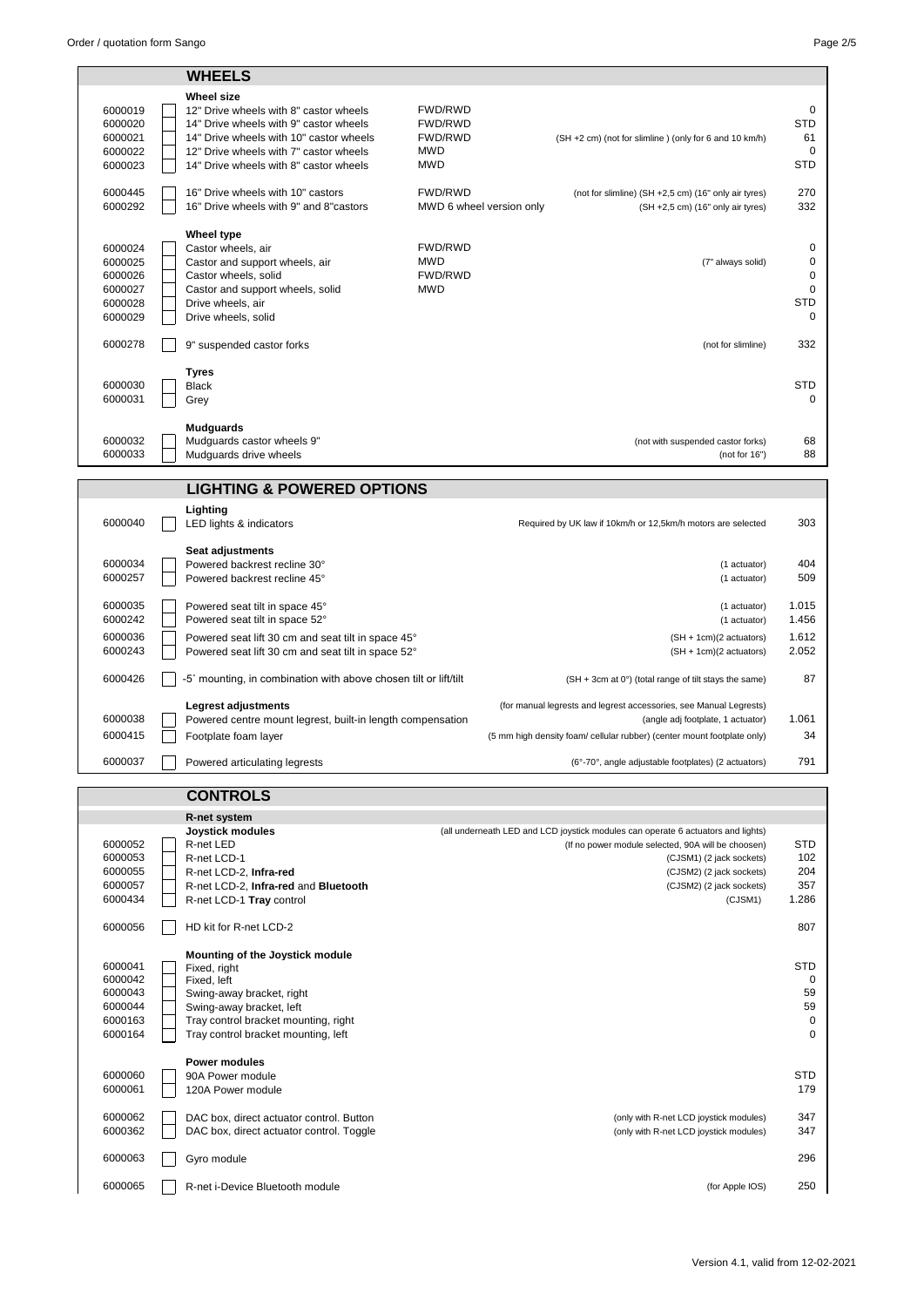| <b>Attendant control</b><br>6000067<br>332<br>R-net + attendant control, right<br>(dual)<br>6000068<br>332<br>R-net + attendant control, left<br>(dual)<br>6000230<br>61<br>R-net joystick module as attendant control, right<br>6000231<br>61<br>R-net joystick module as attendant control, left<br>Omni module<br>(Special controls, see end of order form)<br>6000070<br>867<br>Mounted on fixed bracket, right<br>6000071<br>867<br>Mounted on fixedbracket. left<br>928<br>6000072<br>Mounted on Swing-away bracket, right |
|----------------------------------------------------------------------------------------------------------------------------------------------------------------------------------------------------------------------------------------------------------------------------------------------------------------------------------------------------------------------------------------------------------------------------------------------------------------------------------------------------------------------------------|
|                                                                                                                                                                                                                                                                                                                                                                                                                                                                                                                                  |
|                                                                                                                                                                                                                                                                                                                                                                                                                                                                                                                                  |
|                                                                                                                                                                                                                                                                                                                                                                                                                                                                                                                                  |
|                                                                                                                                                                                                                                                                                                                                                                                                                                                                                                                                  |
|                                                                                                                                                                                                                                                                                                                                                                                                                                                                                                                                  |
|                                                                                                                                                                                                                                                                                                                                                                                                                                                                                                                                  |
|                                                                                                                                                                                                                                                                                                                                                                                                                                                                                                                                  |
|                                                                                                                                                                                                                                                                                                                                                                                                                                                                                                                                  |
|                                                                                                                                                                                                                                                                                                                                                                                                                                                                                                                                  |
|                                                                                                                                                                                                                                                                                                                                                                                                                                                                                                                                  |
| 6000073<br>928<br>Mounted on Swing-away bracket, left                                                                                                                                                                                                                                                                                                                                                                                                                                                                            |
| <b>Push button switches</b>                                                                                                                                                                                                                                                                                                                                                                                                                                                                                                      |
| 6000081<br>Small Ø 17mm, red<br>86                                                                                                                                                                                                                                                                                                                                                                                                                                                                                               |
| 6000082<br>86<br>Small Ø 17mm, green                                                                                                                                                                                                                                                                                                                                                                                                                                                                                             |
| 6000083<br>Medium Ø 30mm, red<br>108                                                                                                                                                                                                                                                                                                                                                                                                                                                                                             |
| 6000084<br>108<br>Medium Ø 30mm, green                                                                                                                                                                                                                                                                                                                                                                                                                                                                                           |
| 6000388<br>108<br>Big Ø 50mm, red                                                                                                                                                                                                                                                                                                                                                                                                                                                                                                |
| 6000389<br>108<br>Big Ø 50mm, green                                                                                                                                                                                                                                                                                                                                                                                                                                                                                              |
|                                                                                                                                                                                                                                                                                                                                                                                                                                                                                                                                  |
| <b>R-net options</b>                                                                                                                                                                                                                                                                                                                                                                                                                                                                                                             |
| <b>Joystick knobs</b>                                                                                                                                                                                                                                                                                                                                                                                                                                                                                                            |
| 6000074<br>Mushroom knob<br>48                                                                                                                                                                                                                                                                                                                                                                                                                                                                                                   |
| 6000075<br>48<br>Ball mini, Ø32 mm                                                                                                                                                                                                                                                                                                                                                                                                                                                                                               |
| 6000416<br>Golf ball, Ø43 mm<br>48                                                                                                                                                                                                                                                                                                                                                                                                                                                                                               |
| 6000387<br>48<br>Foam ball, Ø45 mm                                                                                                                                                                                                                                                                                                                                                                                                                                                                                               |
| 48<br>6000076<br>Soft foam ball, Ø70 mm                                                                                                                                                                                                                                                                                                                                                                                                                                                                                          |
| 6000077<br>48<br>Stick joystick<br>6000078                                                                                                                                                                                                                                                                                                                                                                                                                                                                                       |
| 56<br>T-grip<br>71                                                                                                                                                                                                                                                                                                                                                                                                                                                                                                               |
| 6000443<br>U-Grip vertical, small<br>(6 cm wide)<br>71<br>6000079                                                                                                                                                                                                                                                                                                                                                                                                                                                                |
| U-Grip vertical, large<br>(10,5 cm wide)<br>71<br>6000444                                                                                                                                                                                                                                                                                                                                                                                                                                                                        |
| U-Grip horizontal, small<br>(8 cm wide)<br>71<br>6000080<br>U-Grip horizontal, large<br>(10 cm wide)                                                                                                                                                                                                                                                                                                                                                                                                                             |
|                                                                                                                                                                                                                                                                                                                                                                                                                                                                                                                                  |
| 6000255<br>Single USB charger, 3A<br>100                                                                                                                                                                                                                                                                                                                                                                                                                                                                                         |
| 6000392<br>External charging socket<br>153<br>(incl. in tray control)                                                                                                                                                                                                                                                                                                                                                                                                                                                            |
| 6000393<br>47<br>System locking plug<br>(anti-theft)                                                                                                                                                                                                                                                                                                                                                                                                                                                                             |
|                                                                                                                                                                                                                                                                                                                                                                                                                                                                                                                                  |
| <b>SEATS</b>                                                                                                                                                                                                                                                                                                                                                                                                                                                                                                                     |
|                                                                                                                                                                                                                                                                                                                                                                                                                                                                                                                                  |
|                                                                                                                                                                                                                                                                                                                                                                                                                                                                                                                                  |
| Seat height<br>(floor to top seat frame in cm with 14" drive wheels and 0° tilt)(with 12" seatheights - 1,25 cm)<br>39 cm<br>6000085<br>(not for slimline)                                                                                                                                                                                                                                                                                                                                                                       |

| 6000086 | 41 cm                               |                                                   |          |                                          |            |
|---------|-------------------------------------|---------------------------------------------------|----------|------------------------------------------|------------|
| 6000087 | 42 cm                               | (not for slimline)                                |          |                                          | <b>STD</b> |
| 6000324 | 43 cm                               |                                                   |          |                                          |            |
| 6000088 | 44 cm                               |                                                   |          |                                          |            |
| 6000325 | 45 cm                               |                                                   |          |                                          |            |
| 6000089 | 46 cm                               |                                                   |          |                                          |            |
| 6000326 | 47 cm                               | (only for slimline)                               |          |                                          |            |
| 6000090 | 48 cm                               |                                                   |          |                                          |            |
| 6000274 | 50 cm                               | (only for slimline)                               |          |                                          |            |
|         | Seat cushion size                   |                                                   |          |                                          |            |
| 6000286 | Width 32 cm                         |                                                   |          |                                          | <b>STD</b> |
| 6000287 | Width 37 cm                         |                                                   |          |                                          | $\Omega$   |
| 6000340 | Depth 30 cm                         |                                                   |          |                                          |            |
| 6000341 | Depth 35 cm                         |                                                   |          |                                          | <b>STD</b> |
| 6000342 | Depth 40 cm                         |                                                   |          |                                          |            |
| 6000091 |                                     | Different seat cushion size, specify desired size |          |                                          | 204        |
|         | Seat cushion type                   |                                                   | finish:  |                                          |            |
| 6000092 | Contour                             |                                                   | vinyl    |                                          | <b>STD</b> |
| 6000096 | Anatomic Formed                     |                                                   | air mesh |                                          | 163        |
| 6000098 | Anatomic Formed Visco               |                                                   | air mesh | (partially memory foam)                  | 189        |
|         | Seat cushion replacements           |                                                   | finish:  |                                          |            |
| 6000101 | Seat board                          |                                                   | vinyl    |                                          | 0          |
| 6000104 | Threshold, front                    |                                                   | vinyl    | (upholstered, H=5cm)                     | 33         |
| 6000105 | Threshold, rear                     |                                                   | vinyl    | (upholstered, H=5cm)                     | 33         |
| 6000106 | Acrylic threshold, rear             |                                                   | acryl    | (depth adjustable, H=5cm)                | 38         |
|         |                                     |                                                   |          |                                          |            |
|         | Seat cushion finish                 |                                                   |          |                                          |            |
| 6000107 | Air mesh instead of vinyl           |                                                   |          |                                          | 71         |
| 6000108 | Stretchrubber instead of air mesh   |                                                   |          |                                          | 39         |
|         | Seat accessories                    |                                                   |          |                                          |            |
| 6000110 | Thigh support upholsterd small, set |                                                   |          | (not with catapult seat) (22 x 11cm LxH) | 347        |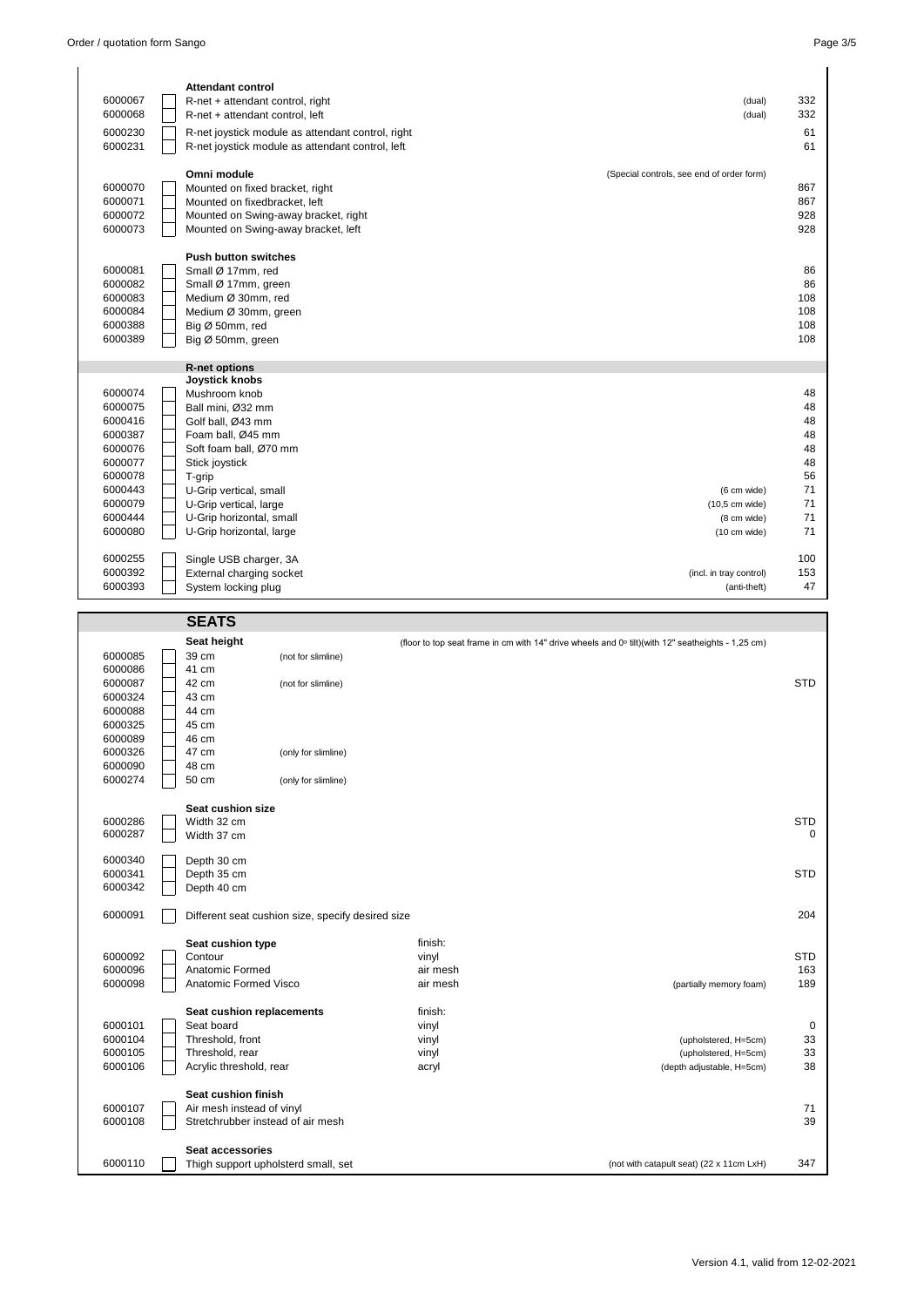|                    | <b>BACKRESTS</b>                                                        |                      |                                                                                                                                                    |                          |
|--------------------|-------------------------------------------------------------------------|----------------------|----------------------------------------------------------------------------------------------------------------------------------------------------|--------------------------|
|                    | <b>Backrest cushion size</b>                                            |                      |                                                                                                                                                    |                          |
| 6000343            | Width 32 cm                                                             |                      |                                                                                                                                                    | <b>STD</b>               |
| 6000344            | Width 37 cm                                                             |                      |                                                                                                                                                    | 0                        |
| 6000345            | Height 30 cm                                                            |                      |                                                                                                                                                    |                          |
| 6000346            | Height 35 cm                                                            |                      |                                                                                                                                                    | <b>STD</b>               |
| 6000347            | Height 40 cm                                                            |                      |                                                                                                                                                    |                          |
| 6000115            | Different backrest cushion size, specify desired size                   |                      |                                                                                                                                                    | 213                      |
|                    | <b>Backrest cushion type</b>                                            | finish               |                                                                                                                                                    |                          |
| 6000116            | Contour                                                                 | vinyl                |                                                                                                                                                    | <b>STD</b>               |
| 6000117            | Deep contour                                                            | air mesh             | (width adj. built-in laterals)                                                                                                                     | 105                      |
| 6000118<br>6000119 | Deep contour vertical<br>Deep contour horizontal                        | air mesh<br>air mesh | (vertical elastic straps and width adj. built-in laterals)                                                                                         | 166<br>186               |
| 6000120            | Deep contour Flex                                                       | air mesh             | (horizontal tension adj. straps and width adj. built-in laterals)<br>(2 wooden strips, horiz.tension adj. straps and width adj. built-in laterals) | 216                      |
|                    |                                                                         |                      |                                                                                                                                                    |                          |
| 6000123            | <b>Backrest cushion finish</b><br>Air mesh instead of vinyl             |                      |                                                                                                                                                    | 81                       |
| 6000124            | Stretchrubber instead of air mesh                                       |                      |                                                                                                                                                    | 44                       |
|                    | <b>Backrest accessories</b>                                             |                      |                                                                                                                                                    |                          |
| 6000126            | Thoracic support, adjustable, right                                     |                      | (Stealth)                                                                                                                                          | 281                      |
| 6000127            | Thoracic support, adjustable, left                                      |                      | (Stealth)                                                                                                                                          | 281                      |
| 6000128            | Manual adjustable recline (gas strut)                                   |                      |                                                                                                                                                    | 228                      |
| 6000129            | Folding backrest                                                        |                      |                                                                                                                                                    | 133                      |
|                    | <b>MANUAL LEGRESTS</b>                                                  |                      | (for powered legrests see Powered options and lighting)                                                                                            |                          |
|                    | <b>Centre mount legrest</b>                                             |                      |                                                                                                                                                    |                          |
| 6000130            | Centre mount legrest, angle and height adjustable                       |                      |                                                                                                                                                    | <b>STD</b>               |
|                    | <b>Swing-away legrests</b>                                              |                      |                                                                                                                                                    |                          |
| 6000289            | Standard footrests, calf strap                                          |                      | (angle adjustable foot plates)                                                                                                                     | 0                        |
|                    | <b>ARMRESTS</b>                                                         |                      |                                                                                                                                                    |                          |
|                    | <b>Armrests</b>                                                         |                      |                                                                                                                                                    |                          |
| 6000376            | Detachable                                                              |                      | (incl. side shields) (angle- and height adjustable)                                                                                                | <b>STD</b>               |
|                    | Armpads                                                                 | Finish:              |                                                                                                                                                    |                          |
| 6000146<br>6000147 | PU 34 cm, right<br>PU 34 cm, left                                       | PU<br>PU             |                                                                                                                                                    | <b>STD</b><br><b>STD</b> |
| 6000148            | Upholstered 30 cm, right                                                | vinyl                |                                                                                                                                                    | 56                       |
| 6000149            | Upholstered 30 cm, left                                                 | vinyl                |                                                                                                                                                    | 56                       |
|                    |                                                                         |                      |                                                                                                                                                    |                          |
| 6000353            | Air mesh instead of vinyl                                               |                      |                                                                                                                                                    | 54                       |
|                    | <b>HEADRESTS</b>                                                        |                      |                                                                                                                                                    |                          |
|                    | <b>Headrest metal bracket</b>                                           |                      |                                                                                                                                                    |                          |
| 6000154            | Adjustable in height and depth<br>Adjustable in height, depth and width |                      |                                                                                                                                                    | 97                       |
| 6000155            |                                                                         |                      |                                                                                                                                                    | 117                      |
|                    | <b>Headrest cushion</b>                                                 | Finish:              |                                                                                                                                                    |                          |
| 6000157<br>6000360 | PU small                                                                | PU                   |                                                                                                                                                    | 87<br>97                 |
| 6000159            | Padded butterfly shape small<br>Padded flexible small                   | Vinyl<br>Vinyl       |                                                                                                                                                    | 112                      |
|                    |                                                                         |                      |                                                                                                                                                    |                          |
| 6000354            | Air Mesh instead of vinyl                                               |                      |                                                                                                                                                    | 49                       |
|                    | <b>TRAYS</b>                                                            |                      |                                                                                                                                                    |                          |
|                    | <b>Acrylic tray</b>                                                     |                      |                                                                                                                                                    |                          |
| 6000161            | Side joystick recess                                                    |                      | (mounted at opposite side to the joystick module)                                                                                                  | 255                      |
|                    | <b>Tray accessories</b>                                                 |                      |                                                                                                                                                    |                          |
| 6000166            | Raised edge acrylic, front                                              |                      |                                                                                                                                                    | 46                       |
| 6000167            | Raised edge acrylic, right                                              |                      |                                                                                                                                                    | 46                       |
| 6000168            | Raised edge acrylic, left                                               |                      |                                                                                                                                                    | 46                       |
|                    | <b>ACCESSORIES</b>                                                      |                      |                                                                                                                                                    |                          |
| 6000339            | Lapbelt standard, 1 m                                                   |                      |                                                                                                                                                    | <b>STD</b>               |
| 6000385            | Backwards extended and higher bracket for lapbelt standard              |                      |                                                                                                                                                    | 36                       |
| 6000386            | Lapbelt, Automatic roll-up 1.35m, right                                 |                      | (roll-up side)                                                                                                                                     | 145                      |
| 6000394            | Lapbelt, Automatic roll-up 1.35m, left                                  |                      | (roll-up side)                                                                                                                                     | 145                      |
| 6000298            | Mirror on right hand side                                               |                      | Is required by UK law if 10km/h or 12,5km/h motors are selected                                                                                    | 41                       |
| 6000172            | Mirror on left hand side                                                |                      | (not for slimline) (only with RWD, not with centre mount legrest)                                                                                  | 41<br>200                |
| 6000174            | Kerb climber                                                            |                      |                                                                                                                                                    |                          |